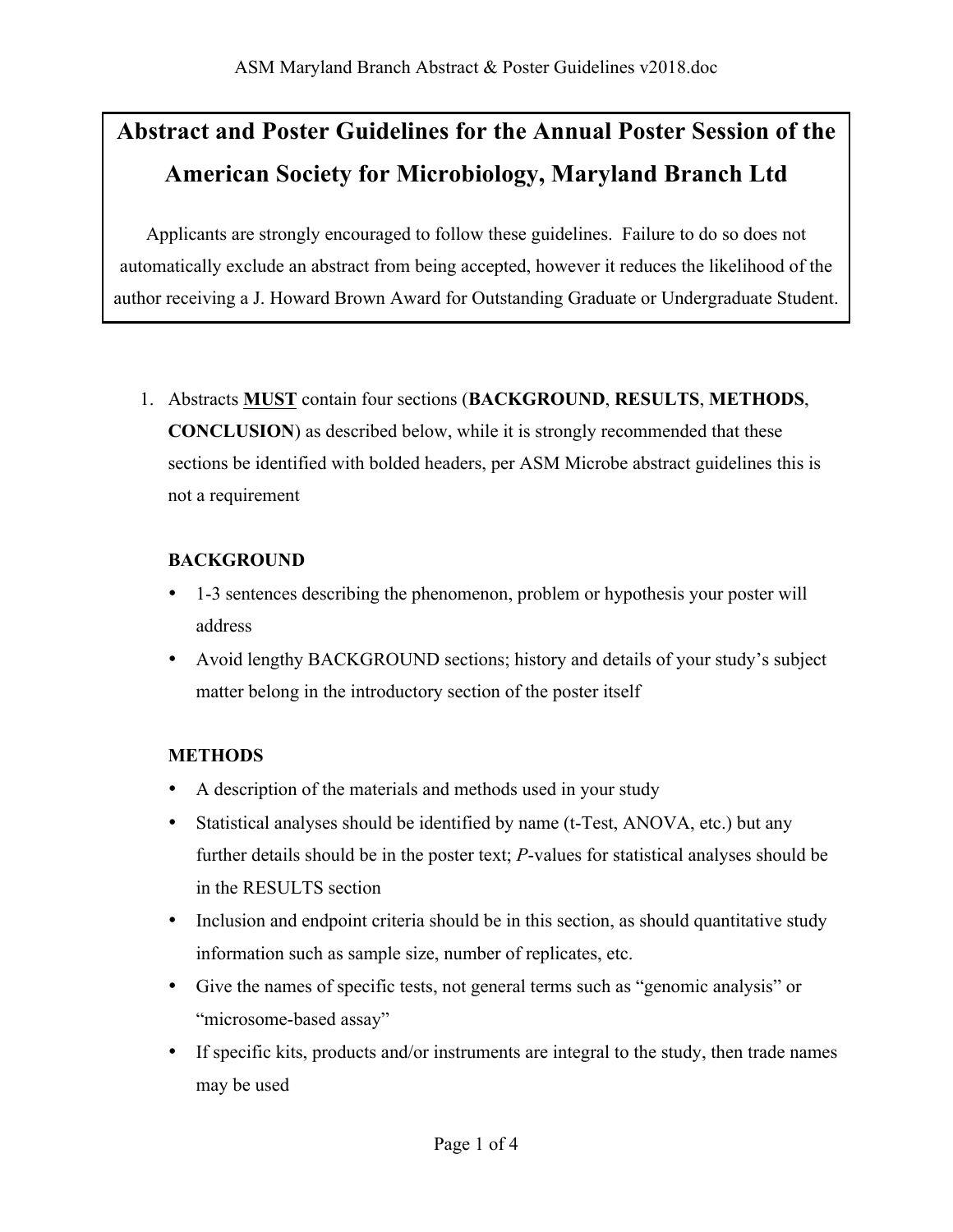### **RESULTS**

- Data should be quantitative (numbers! "Science is measurement"); historical and epidemiological data should also be presented in terms of numbers, rates and trends that will be presented in the poster as tables and charts
- Any result described as "significant" MUST also contain a *P*-value, and a statistical test should be named in the METHODS section
- Provide numbers along with terms such as "over-production" or "depletion of"; for example: state "5-fold up-regulated" instead of just "up-regulated"

### **CONCLUSION**

- 1-3 sentences summarizing the conclusions drawn from the results
- Ideally this section would include a single sentence with the "take home message" telling your audience what the results of the study mean
- Do NOT mention future research directions; save that for the discussion section of the poster
- 2. Abstracts for posters describing scientific studies involving microorganisms or related fields such as immunology as they pertain to microorganisms or infectious diseases are appropriate for the annual ASM Maryland Branch poster session
- 3. Abstract authors do not have to be members of ASM or the Maryland Branch, but at least one author or their designated representative must attend the poster session and stand by the poster
- 4. Eligibility for the J. Howard Brown awards:
	- a. For an abstract submitter to also be eligible for a J. Howard Brown award for outstanding undergraduate or graduate student, they must be an undergraduate or graduate student on the date of the annual poster session, or have graduated no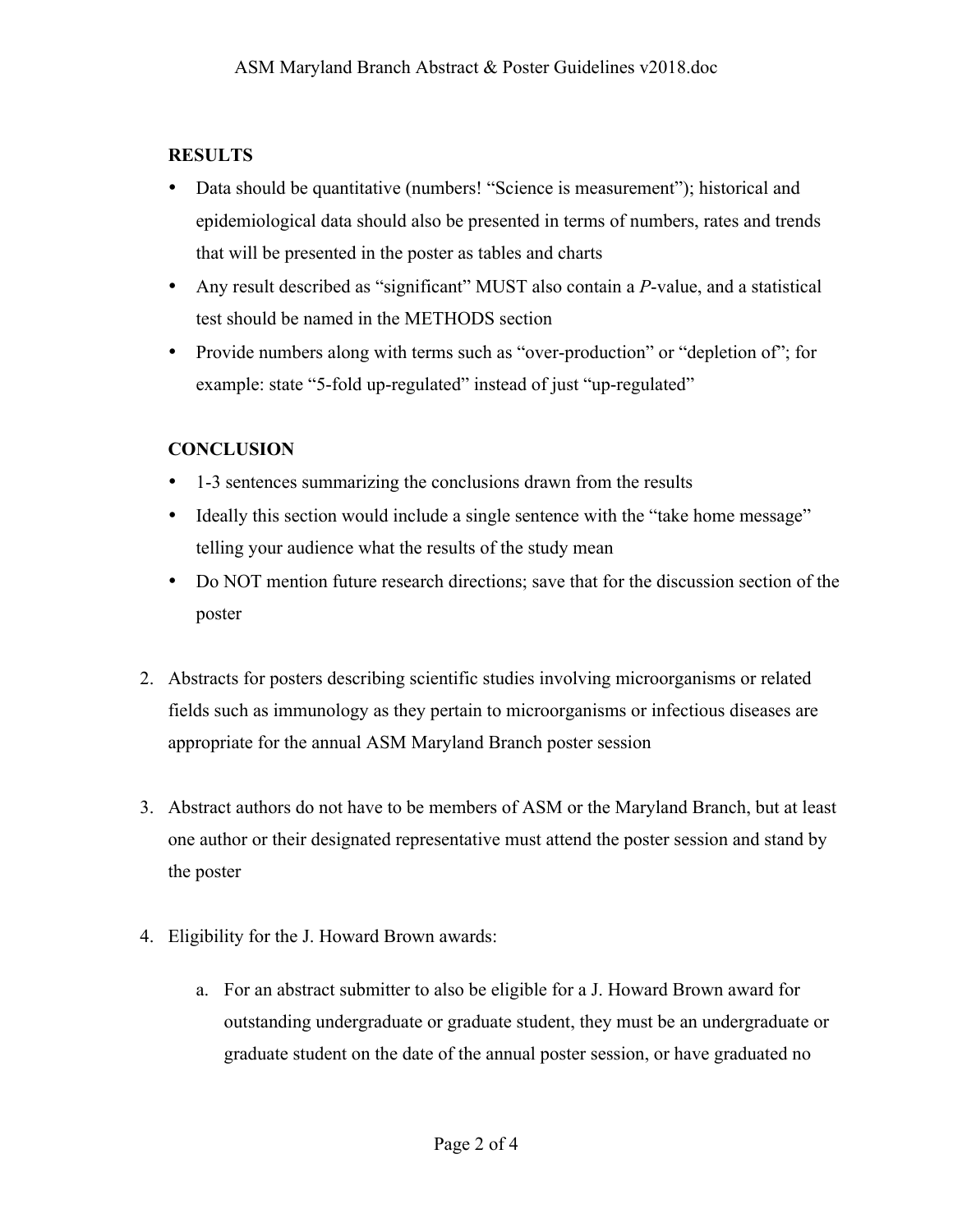#### ASM Maryland Branch Abstract & Poster Guidelines v2018.doc

earlier than the most recent month of December before the date on which the poster session is held

- b. Poster presentation is required for Brown Award eligibility; submission of an abstract is not sufficient for Brown Award consideration
- c. Only the submitting author of a given abstract may be eligible for a Brown Award; a Brown Award may not be shared between two or more authors on a single abstract
- 5. Abstracts may be submitted even if they have been submitted or accepted to other conferences, or the posters were presented at other conferences within the past year
- 6. Abstracts for posters already presented at a previous ASM Maryland Branch poster session will not be accepted
- 7. Branch Officers and the Board of Directors will select J. Howard Brown award winners by a vote; if a student directly supervised at an academic institution or workplace by an Officer or BOD member submits an abstract, then that Officer or BOD member will recuse themselves from voting on that Brown award that year
- 8. An author may present more than one poster provided they are hung side by side at the poster session
- 9. An easily-read font (Times New Roman or Arial) is recommended for abstracts and posters; use 12-point font for abstract submissions and > 14-point font size for the poster itself so it can be easily read
- 10. Poster size is at the discretion of the authors, but it is recommended that they not exceed  $60 \times 40$  inches as poster board dimensions are not always available prior to the poster session; posters in portrait rather than landscape format may be advisable